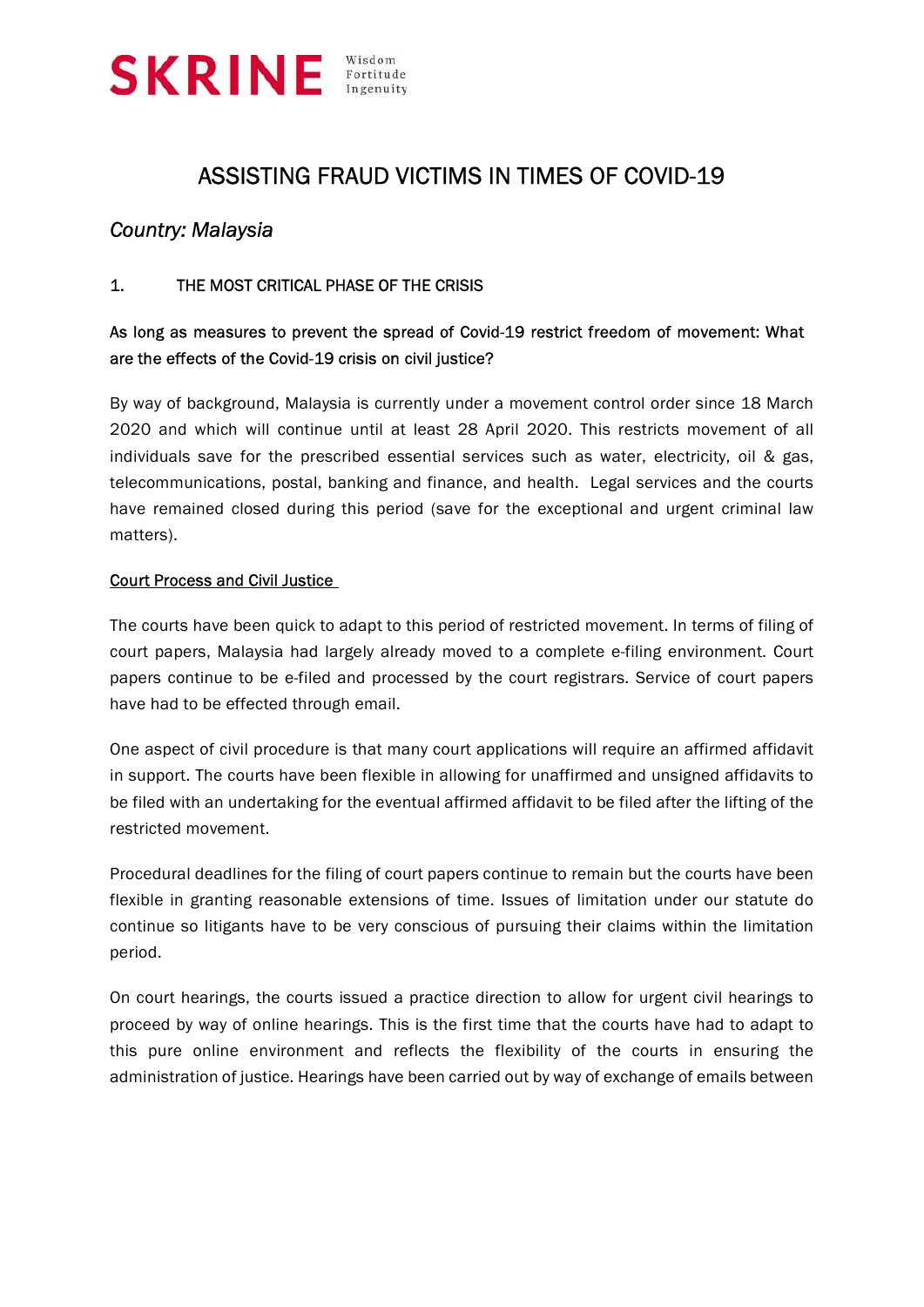# **SKRINE**

the parties' counsel and judge. Alternatively, by way of the courts' online messaging system called e-Review. There have also been video conference hearings.

I recently conducted an urgent hearing all by way of exchange of emails. I filed the urgent court application and it was immediately registered in the court. The court registrar contacted parties' counsel through mobile phone on the same day. The court registrar sent out an email to all parties at 6pm to fix the hearing at 11am the next morning. Parties were asked to email over any submissions by 9.30am the next morning. I emailed my submissions, in a speech format, at 11pm that same day. The other parties all emailed over their submissions by the cut-off time. At 11am, the Judge emails all parties to state that he has read all the court papers and the emailed submissions. He granted the orders I sought for and emailed to ask if parties had any further clarifications. The registrar emailed to formally close the proceedings, and where all the emails would be uploaded into the court system as a formal record of the proceedings.

#### How Do Lawyers Work During the Crisis?

Lawyers have been adapting to having to work from home. Lawyers have had to very quickly adopt video conferencing platforms (e.g. Teams, Skype, and Zoom) in order to continue to communicate with clients as well as to coordinate meetings with colleagues in the firm.

On 10 April 2020, legal services have now been listed as one of the limited services that may be partially allowed to open up effective 15 April 2020. But there is still uncertainty whether it is all legal services or whether this is limited to the legal services related to the banking and finance sector in order to allow for the disbursement of the various loan and aid packages. The courts continue to remain generally closed until the end of the movement control order.

#### How Do Banks Work During the Crisis?

Banks continue to operate but with skeletal staff physically present in the offices. Anecdotally, there continues to be orders made in relation to banks, whether by way of injunctions to restrain a call on a bank guarantee or a Mareva freezing order on bank accounts.

#### Does the Crisis Have an Effect on Insolvency Law?

Malaysia has provided a form of temporary insolvency protection for companies. A common method to wind up a company is through the issuance of a statutory demand based on the prescribed amount of RM10,000 (approximately USD2,300) and where the debtor company has 21 days to respond to the demand. This procedure has now been modified where the prescribed amount has been increased five-fold to RM50,000 (approximately USD11,600) and where the debtor company has six months to respond.